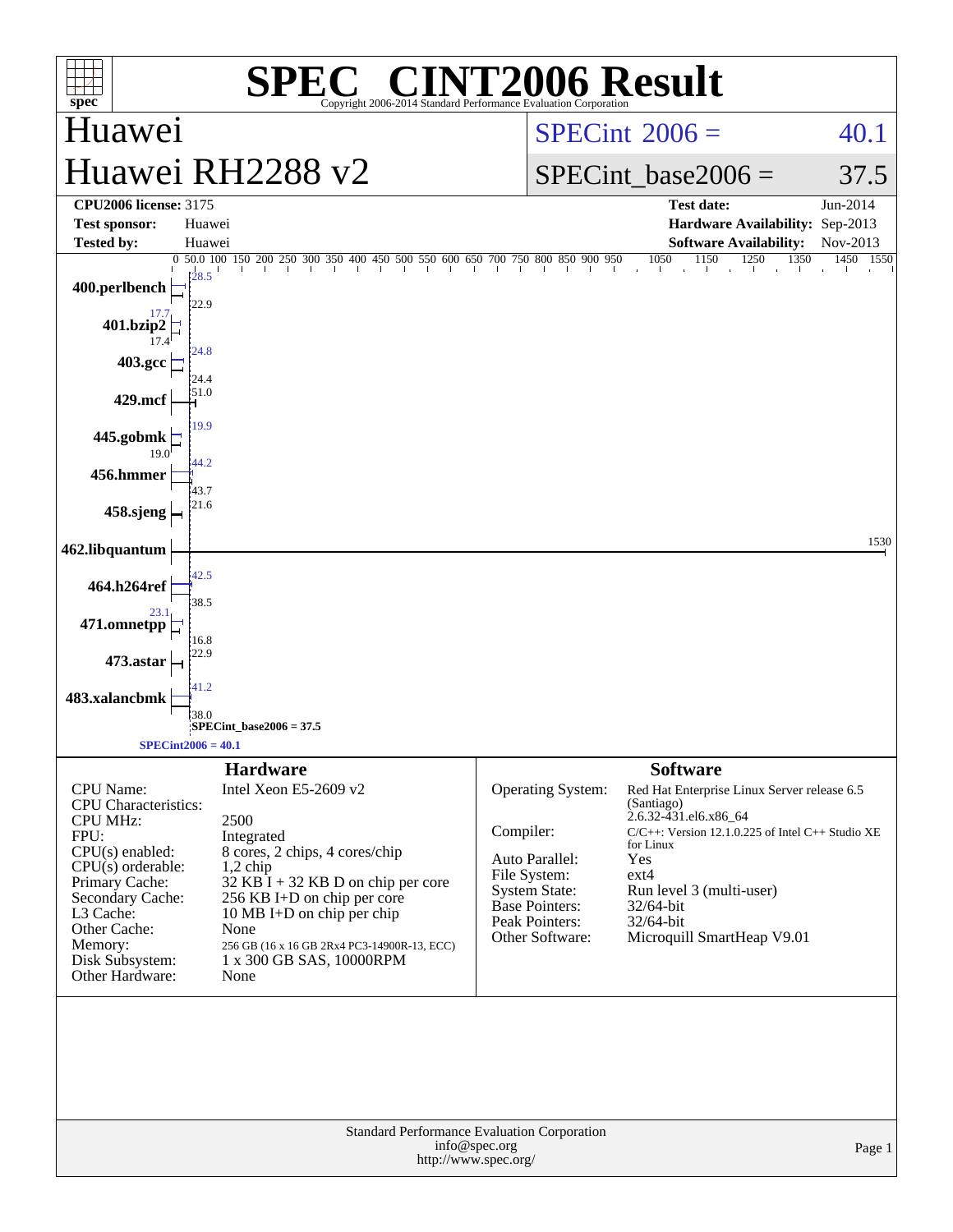

## Huawei

## Huawei RH2288 v2

 $SPECint2006 = 40.1$  $SPECint2006 = 40.1$ 

## SPECint base2006 =  $37.5$

**[CPU2006 license:](http://www.spec.org/auto/cpu2006/Docs/result-fields.html#CPU2006license)** 3175 **[Test date:](http://www.spec.org/auto/cpu2006/Docs/result-fields.html#Testdate)** Jun-2014 **[Test sponsor:](http://www.spec.org/auto/cpu2006/Docs/result-fields.html#Testsponsor)** Huawei **[Hardware Availability:](http://www.spec.org/auto/cpu2006/Docs/result-fields.html#HardwareAvailability)** Sep-2013 **[Tested by:](http://www.spec.org/auto/cpu2006/Docs/result-fields.html#Testedby)** Huawei **[Software Availability:](http://www.spec.org/auto/cpu2006/Docs/result-fields.html#SoftwareAvailability)** Nov-2013

#### **[Results Table](http://www.spec.org/auto/cpu2006/Docs/result-fields.html#ResultsTable)**

|                    | <b>Base</b>                                                                                                                                                                                    |       |                |       |                |       | <b>Peak</b>    |              |                |              |                |              |
|--------------------|------------------------------------------------------------------------------------------------------------------------------------------------------------------------------------------------|-------|----------------|-------|----------------|-------|----------------|--------------|----------------|--------------|----------------|--------------|
| <b>Benchmark</b>   | <b>Seconds</b>                                                                                                                                                                                 | Ratio | <b>Seconds</b> | Ratio | <b>Seconds</b> | Ratio | <b>Seconds</b> | <b>Ratio</b> | <b>Seconds</b> | <b>Ratio</b> | <b>Seconds</b> | <b>Ratio</b> |
| 400.perlbench      | 426                                                                                                                                                                                            | 22.9  | 426            | 22.9  | 426            | 22.9  | 343            | 28.5         | 342            | 28.6         | 342            | 28.5         |
| 401.bzip2          | 555                                                                                                                                                                                            | 17.4  | 554            | 17.4  | 555            | 17.4  | 544            | 17.7         | 544            | 17.7         | 544            | 17.7         |
| $403.\mathrm{gcc}$ | 331                                                                                                                                                                                            | 24.3  | 330            | 24.4  | 331            | 24.4  | 326            | 24.7         | 325            | 24.8         | 325            | 24.8         |
| $429$ .mcf         | <u>179</u>                                                                                                                                                                                     | 51.0  | 178            | 51.3  | 180            | 50.6  | <u>179</u>     | 51.0         | 178            | 51.3         | 180            | 50.6         |
| $445$ .gobmk       | 552                                                                                                                                                                                            | 19.0  | 552            | 19.0  | 552            | 19.0  | 526            | 19.9         | 526            | 19.9         | 526            | <u>19.9</u>  |
| 456.hmmer          | 213                                                                                                                                                                                            | 43.7  | 213            | 43.8  | 213            | 43.7  | 212            | 44.1         | 211            | 44.2         | 211            | 44.2         |
| $458$ .sjeng       | 559                                                                                                                                                                                            | 21.6  | 560            | 21.6  | 560            | 21.6  | 559            | 21.6         | 560            | 21.6         | 560            | 21.6         |
| 462.libquantum     | 13.5                                                                                                                                                                                           | 1530  | 13.5           | 1530  | 13.5           | 1530  | 13.5           | 1530         | 13.5           | 1530         | 13.5           | 1530         |
| 464.h264ref        | 573                                                                                                                                                                                            | 38.6  | 574            | 38.5  | 574            | 38.5  | 521            | 42.5         | 522            | 42.4         | 521            | 42.5         |
| 471.omnetpp        | 372                                                                                                                                                                                            | 16.8  | 372            | 16.8  | 372            | 16.8  | 270            | 23.1         | 271            | 23.1         | 270            | 23.1         |
| 473.astar          | 306                                                                                                                                                                                            | 22.9  | 304            | 23.1  | 312            | 22.5  | 306            | 22.9         | 304            | 23.1         | 312            | 22.5         |
| 483.xalancbmk      | 180                                                                                                                                                                                            | 38.3  | 185            | 37.2  | 182            | 38.0  | 167            | 41.2         | 168            | 41.2         | 167            | 41.2         |
|                    | 2.141<br>$-1.4 - 1.5 - 1.5 - 1.7$<br>$\mathbf{D}$ . $\mathbf{L}$ .<br>$\mathbf{D}$ and $\mathbf{A}$ and $\mathbf{A}$ and $\mathbf{A}$ are an $\mathbf{A}$ and $\mathbf{A}$ are an $\mathbf{A}$ |       |                |       |                |       |                |              |                |              |                |              |

Results appear in the [order in which they were run.](http://www.spec.org/auto/cpu2006/Docs/result-fields.html#RunOrder) Bold underlined text [indicates a median measurement.](http://www.spec.org/auto/cpu2006/Docs/result-fields.html#Median)

#### **[Operating System Notes](http://www.spec.org/auto/cpu2006/Docs/result-fields.html#OperatingSystemNotes)**

Stack size set to unlimited using "ulimit -s unlimited"

#### **[Platform Notes](http://www.spec.org/auto/cpu2006/Docs/result-fields.html#PlatformNotes)**

Standard Performance Evaluation Corporation BIOS configuration: Set Power Efficiency Mode to Performance Baseboard Management Controller used to adjust the fan speed to 100% Sysinfo program /spec/config/sysinfo.rev6800 \$Rev: 6800 \$ \$Date:: 2011-10-11 #\$ 6f2ebdff5032aaa42e583f96b07f99d3 running on localhost Tue Jun 10 10:11:32 2014 This section contains SUT (System Under Test) info as seen by some common utilities. To remove or add to this section, see: <http://www.spec.org/cpu2006/Docs/config.html#sysinfo> From /proc/cpuinfo model name : Intel(R) Xeon(R) CPU E5-2609 v2 @ 2.50GHz 2 "physical id"s (chips) 8 "processors" cores, siblings (Caution: counting these is hw and system dependent. The following excerpts from /proc/cpuinfo might not be reliable. Use with caution.) cpu cores : 4 siblings : 4 physical 0: cores 0 1 2 3 physical 1: cores 0 1 2 3 cache size : 10240 KB Continued on next page

[info@spec.org](mailto:info@spec.org) <http://www.spec.org/>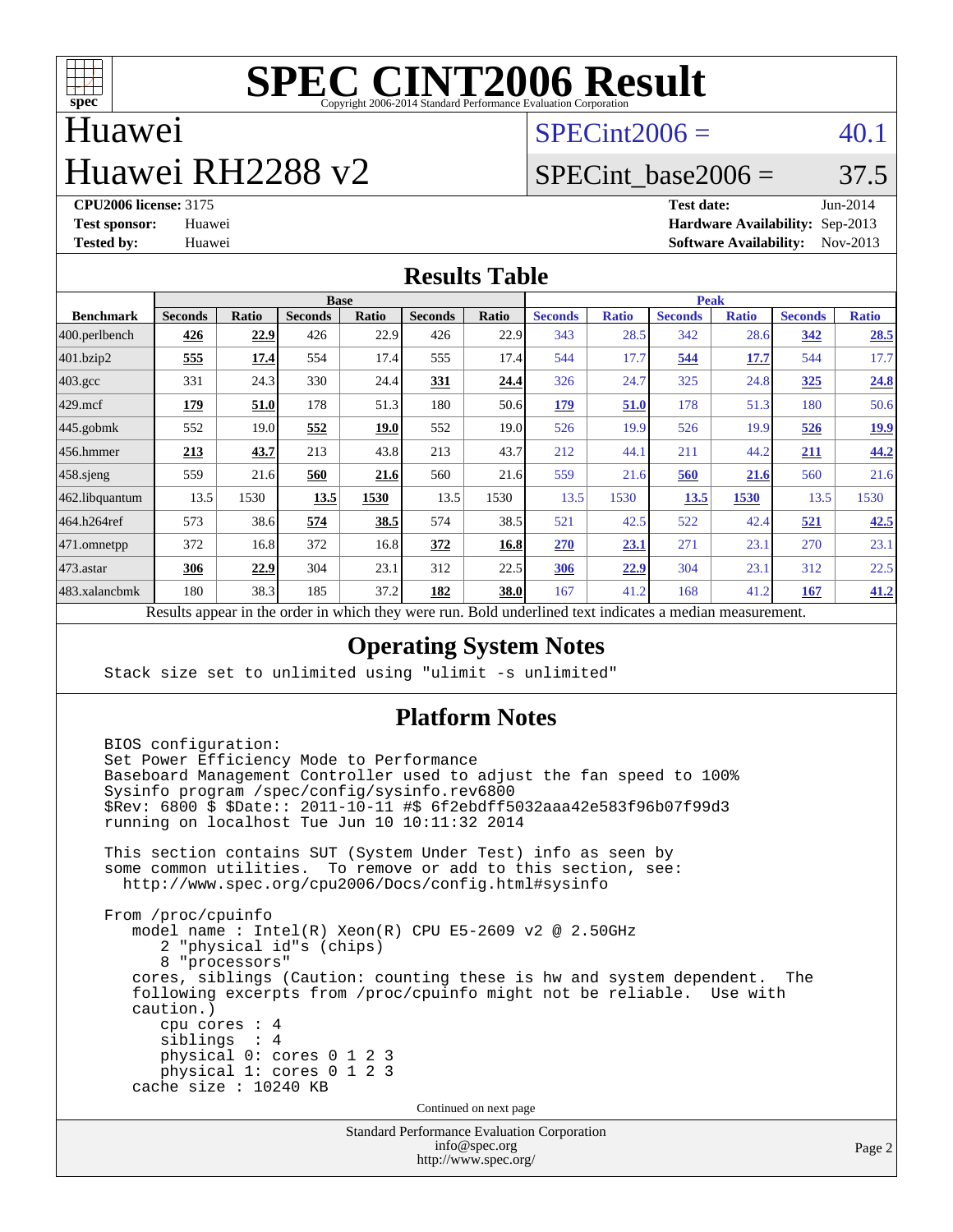

## Huawei Huawei RH2288 v2

 $SPECint2006 = 40.1$  $SPECint2006 = 40.1$ 

## SPECint base2006 =  $37.5$

**[CPU2006 license:](http://www.spec.org/auto/cpu2006/Docs/result-fields.html#CPU2006license)** 3175 **[Test date:](http://www.spec.org/auto/cpu2006/Docs/result-fields.html#Testdate)** Jun-2014 **[Test sponsor:](http://www.spec.org/auto/cpu2006/Docs/result-fields.html#Testsponsor)** Huawei **[Hardware Availability:](http://www.spec.org/auto/cpu2006/Docs/result-fields.html#HardwareAvailability)** Sep-2013 **[Tested by:](http://www.spec.org/auto/cpu2006/Docs/result-fields.html#Testedby)** Huawei **[Software Availability:](http://www.spec.org/auto/cpu2006/Docs/result-fields.html#SoftwareAvailability)** Nov-2013

#### **[Platform Notes \(Continued\)](http://www.spec.org/auto/cpu2006/Docs/result-fields.html#PlatformNotes)**

 From /proc/meminfo MemTotal: 264478184 kB HugePages\_Total: 0<br>Hugepagesize: 2048 kB Hugepagesize: /usr/bin/lsb\_release -d Red Hat Enterprise Linux Server release 6.5 (Santiago) From /etc/\*release\* /etc/\*version\* redhat-release: Red Hat Enterprise Linux Server release 6.5 (Santiago) system-release: Red Hat Enterprise Linux Server release 6.5 (Santiago) system-release-cpe: cpe:/o:redhat:enterprise\_linux:6server:ga:server uname -a: Linux localhost 2.6.32-431.el6.x86\_64 #1 SMP Sun Nov 10 22:19:54 EST 2013 x86\_64 x86\_64 x86\_64 GNU/Linux run-level 3 Jun 10 10:11 SPEC is set to: /spec Filesystem Type Size Used Avail Use% Mounted on<br>
/dev/sda2 ext4 272G 50G 208G 20% / /dev/sda2 ext4 272G 50G 208G 20% / Additional information from dmidecode: Memory: 13x Hynix HMT42GR7AFR4C-RD 16 GB 1867 MHz 2 rank 3x Samsung M393B2G70DB0-CMA 16 GB 1867 MHz 2 rank

(End of data from sysinfo program)

#### **[General Notes](http://www.spec.org/auto/cpu2006/Docs/result-fields.html#GeneralNotes)**

Environment variables set by runspec before the start of the run: KMP\_AFFINITY = "granularity=fine,compact,0,1" LD\_LIBRARY\_PATH = "/spec/libs/32:/spec/libs/64" OMP\_NUM\_THREADS = "8"

 Binaries compiled on a system with 2 x Xeon X5645 CPU + 16GB memory using RHEL 6.1 Transparent Huge Pages enabled with: echo always > /sys/kernel/mm/redhat\_transparent\_hugepage/enabled The Huawei RH2288H v2 and Huawei RH2288 v2 and the Huawei RH1288 v2 models are electronically equivalent. The results have been measured on a Huawei RH2288H v2 model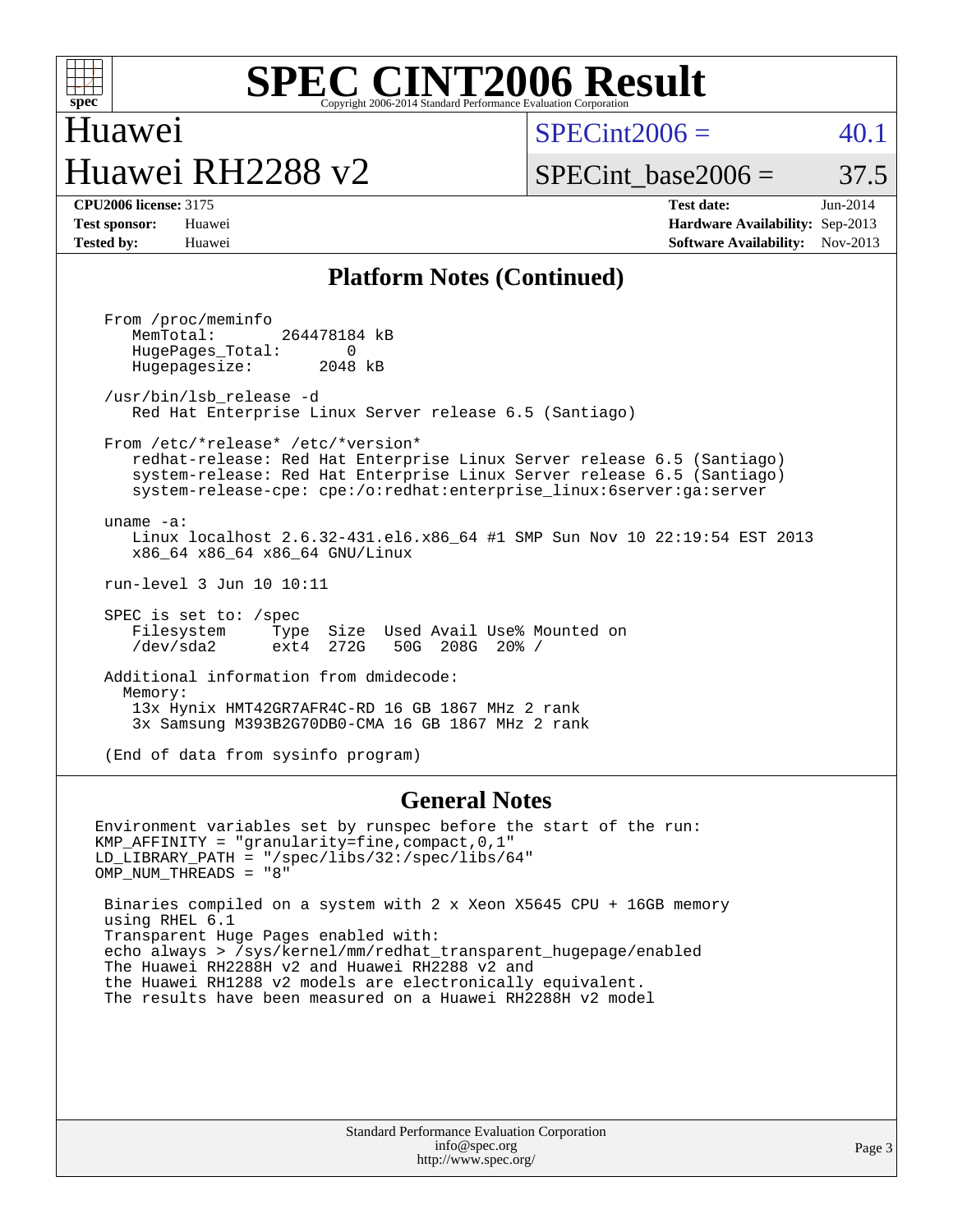

## Huawei Huawei RH2288 v2

 $SPECint2006 = 40.1$  $SPECint2006 = 40.1$ 

SPECint base2006 =  $37.5$ 

**[CPU2006 license:](http://www.spec.org/auto/cpu2006/Docs/result-fields.html#CPU2006license)** 3175 **[Test date:](http://www.spec.org/auto/cpu2006/Docs/result-fields.html#Testdate)** Jun-2014 **[Test sponsor:](http://www.spec.org/auto/cpu2006/Docs/result-fields.html#Testsponsor)** Huawei **[Hardware Availability:](http://www.spec.org/auto/cpu2006/Docs/result-fields.html#HardwareAvailability)** Sep-2013 **[Tested by:](http://www.spec.org/auto/cpu2006/Docs/result-fields.html#Testedby)** Huawei **[Software Availability:](http://www.spec.org/auto/cpu2006/Docs/result-fields.html#SoftwareAvailability)** Nov-2013

## **[Base Compiler Invocation](http://www.spec.org/auto/cpu2006/Docs/result-fields.html#BaseCompilerInvocation)**

[C benchmarks](http://www.spec.org/auto/cpu2006/Docs/result-fields.html#Cbenchmarks):  $\text{icc}$   $-\text{m64}$ 

[C++ benchmarks:](http://www.spec.org/auto/cpu2006/Docs/result-fields.html#CXXbenchmarks) [icpc -m64](http://www.spec.org/cpu2006/results/res2014q3/cpu2006-20140612-29894.flags.html#user_CXXbase_intel_icpc_64bit_fc66a5337ce925472a5c54ad6a0de310)

### **[Base Portability Flags](http://www.spec.org/auto/cpu2006/Docs/result-fields.html#BasePortabilityFlags)**

 400.perlbench: [-DSPEC\\_CPU\\_LP64](http://www.spec.org/cpu2006/results/res2014q3/cpu2006-20140612-29894.flags.html#b400.perlbench_basePORTABILITY_DSPEC_CPU_LP64) [-DSPEC\\_CPU\\_LINUX\\_X64](http://www.spec.org/cpu2006/results/res2014q3/cpu2006-20140612-29894.flags.html#b400.perlbench_baseCPORTABILITY_DSPEC_CPU_LINUX_X64) 401.bzip2: [-DSPEC\\_CPU\\_LP64](http://www.spec.org/cpu2006/results/res2014q3/cpu2006-20140612-29894.flags.html#suite_basePORTABILITY401_bzip2_DSPEC_CPU_LP64) 403.gcc: [-DSPEC\\_CPU\\_LP64](http://www.spec.org/cpu2006/results/res2014q3/cpu2006-20140612-29894.flags.html#suite_basePORTABILITY403_gcc_DSPEC_CPU_LP64) 429.mcf: [-DSPEC\\_CPU\\_LP64](http://www.spec.org/cpu2006/results/res2014q3/cpu2006-20140612-29894.flags.html#suite_basePORTABILITY429_mcf_DSPEC_CPU_LP64) 445.gobmk: [-DSPEC\\_CPU\\_LP64](http://www.spec.org/cpu2006/results/res2014q3/cpu2006-20140612-29894.flags.html#suite_basePORTABILITY445_gobmk_DSPEC_CPU_LP64) 456.hmmer: [-DSPEC\\_CPU\\_LP64](http://www.spec.org/cpu2006/results/res2014q3/cpu2006-20140612-29894.flags.html#suite_basePORTABILITY456_hmmer_DSPEC_CPU_LP64) 458.sjeng: [-DSPEC\\_CPU\\_LP64](http://www.spec.org/cpu2006/results/res2014q3/cpu2006-20140612-29894.flags.html#suite_basePORTABILITY458_sjeng_DSPEC_CPU_LP64) 462.libquantum: [-DSPEC\\_CPU\\_LP64](http://www.spec.org/cpu2006/results/res2014q3/cpu2006-20140612-29894.flags.html#suite_basePORTABILITY462_libquantum_DSPEC_CPU_LP64) [-DSPEC\\_CPU\\_LINUX](http://www.spec.org/cpu2006/results/res2014q3/cpu2006-20140612-29894.flags.html#b462.libquantum_baseCPORTABILITY_DSPEC_CPU_LINUX) 464.h264ref: [-DSPEC\\_CPU\\_LP64](http://www.spec.org/cpu2006/results/res2014q3/cpu2006-20140612-29894.flags.html#suite_basePORTABILITY464_h264ref_DSPEC_CPU_LP64) 471.omnetpp: [-DSPEC\\_CPU\\_LP64](http://www.spec.org/cpu2006/results/res2014q3/cpu2006-20140612-29894.flags.html#suite_basePORTABILITY471_omnetpp_DSPEC_CPU_LP64) 473.astar: [-DSPEC\\_CPU\\_LP64](http://www.spec.org/cpu2006/results/res2014q3/cpu2006-20140612-29894.flags.html#suite_basePORTABILITY473_astar_DSPEC_CPU_LP64) 483.xalancbmk: [-DSPEC\\_CPU\\_LP64](http://www.spec.org/cpu2006/results/res2014q3/cpu2006-20140612-29894.flags.html#suite_basePORTABILITY483_xalancbmk_DSPEC_CPU_LP64) [-DSPEC\\_CPU\\_LINUX](http://www.spec.org/cpu2006/results/res2014q3/cpu2006-20140612-29894.flags.html#b483.xalancbmk_baseCXXPORTABILITY_DSPEC_CPU_LINUX)

### **[Base Optimization Flags](http://www.spec.org/auto/cpu2006/Docs/result-fields.html#BaseOptimizationFlags)**

[C benchmarks](http://www.spec.org/auto/cpu2006/Docs/result-fields.html#Cbenchmarks):

[-xSSE4.2](http://www.spec.org/cpu2006/results/res2014q3/cpu2006-20140612-29894.flags.html#user_CCbase_f-xSSE42_f91528193cf0b216347adb8b939d4107) [-ipo](http://www.spec.org/cpu2006/results/res2014q3/cpu2006-20140612-29894.flags.html#user_CCbase_f-ipo) [-O3](http://www.spec.org/cpu2006/results/res2014q3/cpu2006-20140612-29894.flags.html#user_CCbase_f-O3) [-no-prec-div](http://www.spec.org/cpu2006/results/res2014q3/cpu2006-20140612-29894.flags.html#user_CCbase_f-no-prec-div) [-parallel](http://www.spec.org/cpu2006/results/res2014q3/cpu2006-20140612-29894.flags.html#user_CCbase_f-parallel) [-opt-prefetch](http://www.spec.org/cpu2006/results/res2014q3/cpu2006-20140612-29894.flags.html#user_CCbase_f-opt-prefetch) [-auto-p32](http://www.spec.org/cpu2006/results/res2014q3/cpu2006-20140612-29894.flags.html#user_CCbase_f-auto-p32)

[C++ benchmarks:](http://www.spec.org/auto/cpu2006/Docs/result-fields.html#CXXbenchmarks)

[-xSSE4.2](http://www.spec.org/cpu2006/results/res2014q3/cpu2006-20140612-29894.flags.html#user_CXXbase_f-xSSE42_f91528193cf0b216347adb8b939d4107) [-ipo](http://www.spec.org/cpu2006/results/res2014q3/cpu2006-20140612-29894.flags.html#user_CXXbase_f-ipo) [-O3](http://www.spec.org/cpu2006/results/res2014q3/cpu2006-20140612-29894.flags.html#user_CXXbase_f-O3) [-no-prec-div](http://www.spec.org/cpu2006/results/res2014q3/cpu2006-20140612-29894.flags.html#user_CXXbase_f-no-prec-div) [-opt-prefetch](http://www.spec.org/cpu2006/results/res2014q3/cpu2006-20140612-29894.flags.html#user_CXXbase_f-opt-prefetch) [-auto-p32](http://www.spec.org/cpu2006/results/res2014q3/cpu2006-20140612-29894.flags.html#user_CXXbase_f-auto-p32) [-Wl,-z,muldefs](http://www.spec.org/cpu2006/results/res2014q3/cpu2006-20140612-29894.flags.html#user_CXXbase_link_force_multiple1_74079c344b956b9658436fd1b6dd3a8a) [-L/smartheap -lsmartheap64](http://www.spec.org/cpu2006/results/res2014q3/cpu2006-20140612-29894.flags.html#user_CXXbase_SmartHeap64_5e654037dadeae1fe403ab4b4466e60b)

### **[Base Other Flags](http://www.spec.org/auto/cpu2006/Docs/result-fields.html#BaseOtherFlags)**

[C benchmarks](http://www.spec.org/auto/cpu2006/Docs/result-fields.html#Cbenchmarks):

403.gcc: [-Dalloca=\\_alloca](http://www.spec.org/cpu2006/results/res2014q3/cpu2006-20140612-29894.flags.html#b403.gcc_baseEXTRA_CFLAGS_Dalloca_be3056838c12de2578596ca5467af7f3)

## **[Peak Compiler Invocation](http://www.spec.org/auto/cpu2006/Docs/result-fields.html#PeakCompilerInvocation)**

[C benchmarks \(except as noted below\)](http://www.spec.org/auto/cpu2006/Docs/result-fields.html#Cbenchmarksexceptasnotedbelow):  $\text{icc}$  -m64

Continued on next page

Standard Performance Evaluation Corporation [info@spec.org](mailto:info@spec.org) <http://www.spec.org/>

Page 4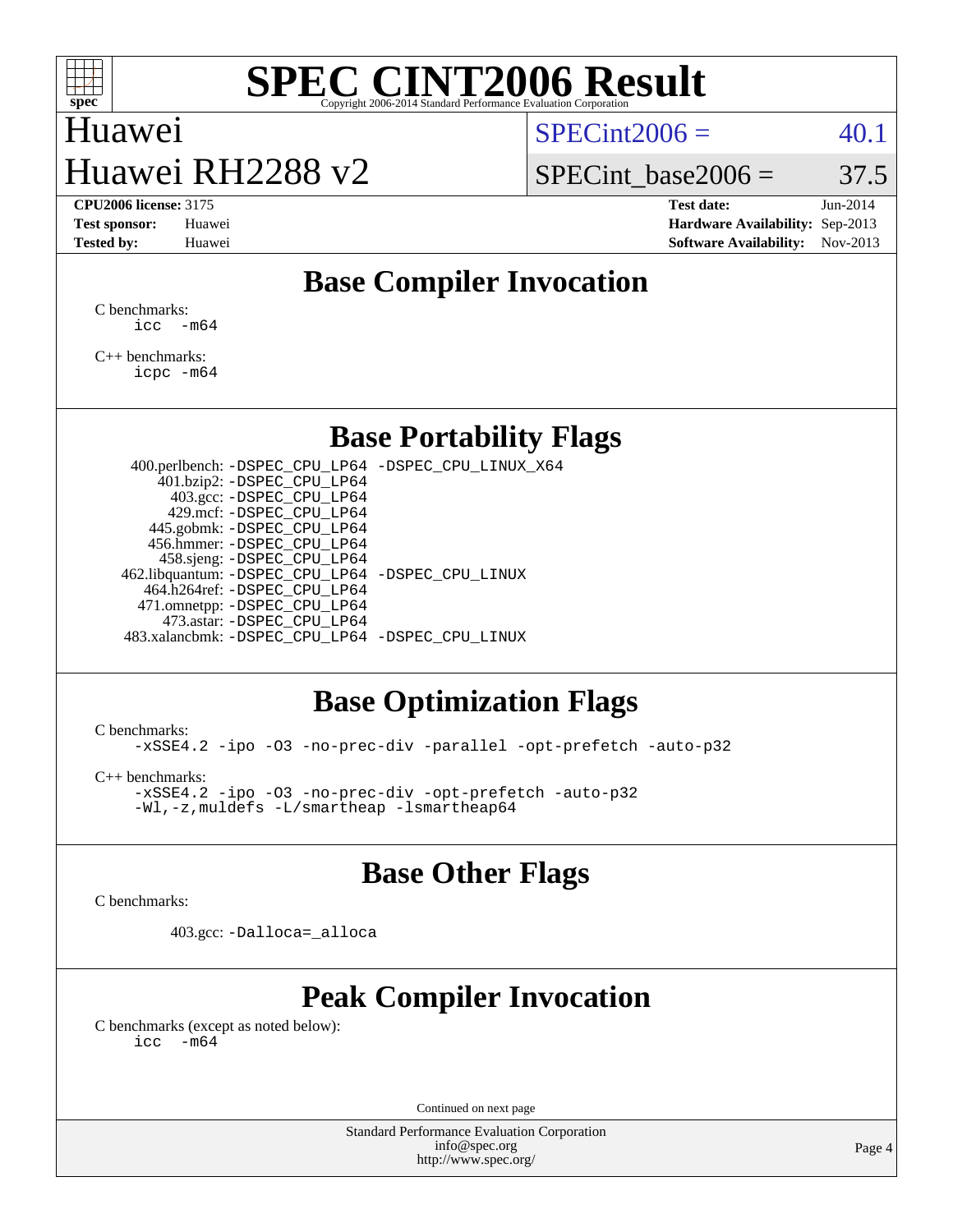

## Huawei

 $SPECint2006 = 40.1$  $SPECint2006 = 40.1$ 

Huawei RH2288 v2

SPECint base2006 =  $37.5$ **[CPU2006 license:](http://www.spec.org/auto/cpu2006/Docs/result-fields.html#CPU2006license)** 3175 **[Test date:](http://www.spec.org/auto/cpu2006/Docs/result-fields.html#Testdate)** Jun-2014 **[Test sponsor:](http://www.spec.org/auto/cpu2006/Docs/result-fields.html#Testsponsor)** Huawei **[Hardware Availability:](http://www.spec.org/auto/cpu2006/Docs/result-fields.html#HardwareAvailability)** Sep-2013

## **[Peak Compiler Invocation \(Continued\)](http://www.spec.org/auto/cpu2006/Docs/result-fields.html#PeakCompilerInvocation)**

**[Tested by:](http://www.spec.org/auto/cpu2006/Docs/result-fields.html#Testedby)** Huawei **[Software Availability:](http://www.spec.org/auto/cpu2006/Docs/result-fields.html#SoftwareAvailability)** Nov-2013

400.perlbench: [icc -m32](http://www.spec.org/cpu2006/results/res2014q3/cpu2006-20140612-29894.flags.html#user_peakCCLD400_perlbench_intel_icc_a6a621f8d50482236b970c6ac5f55f93)

445.gobmk: [icc -m32](http://www.spec.org/cpu2006/results/res2014q3/cpu2006-20140612-29894.flags.html#user_peakCCLD445_gobmk_intel_icc_a6a621f8d50482236b970c6ac5f55f93)

464.h264ref: [icc -m32](http://www.spec.org/cpu2006/results/res2014q3/cpu2006-20140612-29894.flags.html#user_peakCCLD464_h264ref_intel_icc_a6a621f8d50482236b970c6ac5f55f93)

[C++ benchmarks \(except as noted below\):](http://www.spec.org/auto/cpu2006/Docs/result-fields.html#CXXbenchmarksexceptasnotedbelow) [icpc -m32](http://www.spec.org/cpu2006/results/res2014q3/cpu2006-20140612-29894.flags.html#user_CXXpeak_intel_icpc_4e5a5ef1a53fd332b3c49e69c3330699)

473.astar: [icpc -m64](http://www.spec.org/cpu2006/results/res2014q3/cpu2006-20140612-29894.flags.html#user_peakCXXLD473_astar_intel_icpc_64bit_fc66a5337ce925472a5c54ad6a0de310)

#### **[Peak Portability Flags](http://www.spec.org/auto/cpu2006/Docs/result-fields.html#PeakPortabilityFlags)**

```
 400.perlbench: -DSPEC_CPU_LINUX_IA32
     401.bzip2: -DSPEC_CPU_LP64
       403.gcc: -DSPEC_CPU_LP64
      429.mcf: -DSPEC_CPU_LP64
    456.hmmer: -DSPEC_CPU_LP64
     458.sjeng: -DSPEC_CPU_LP64
 462.libquantum: -DSPEC_CPU_LP64 -DSPEC_CPU_LINUX
      473.astar: -DSPEC_CPU_LP64
 483.xalancbmk: -DSPEC_CPU_LINUX
```
## **[Peak Optimization Flags](http://www.spec.org/auto/cpu2006/Docs/result-fields.html#PeakOptimizationFlags)**

[C benchmarks](http://www.spec.org/auto/cpu2006/Docs/result-fields.html#Cbenchmarks):

```
 400.perlbench: -xSSE4.2(pass 2) -prof-gen(pass 1) -ipo(pass 2)
            -O3(pass 2) -no-prec-div(pass 2) -prof-use(pass 2)
           -opt-prefetch -ansi-alias
    401.bzip2: -xSSE4.2(pass 2) -prof-gen(pass 1) -ipo(pass 2)
            -O3(pass 2) -no-prec-div -prof-use(pass 2) -auto-ilp32
            -opt-prefetch -ansi-alias
     403.gcc: -xAVX -ipo -O3 -no-prec-div -inline-calloc
            -opt-malloc-options=3 -auto-ilp32
    429.mcf: basepeak = yes
   445.gobmk: -xSSE4.2(pass 2) -prof-gen(pass 1) -prof-use(pass 2)
            -ansi-alias
   456.hmmer: -xSSE4.2 -ipo -O3 -no-prec-div -unroll2 -auto-ilp32
            -ansi-alias
```
Continued on next page

Standard Performance Evaluation Corporation [info@spec.org](mailto:info@spec.org) <http://www.spec.org/>